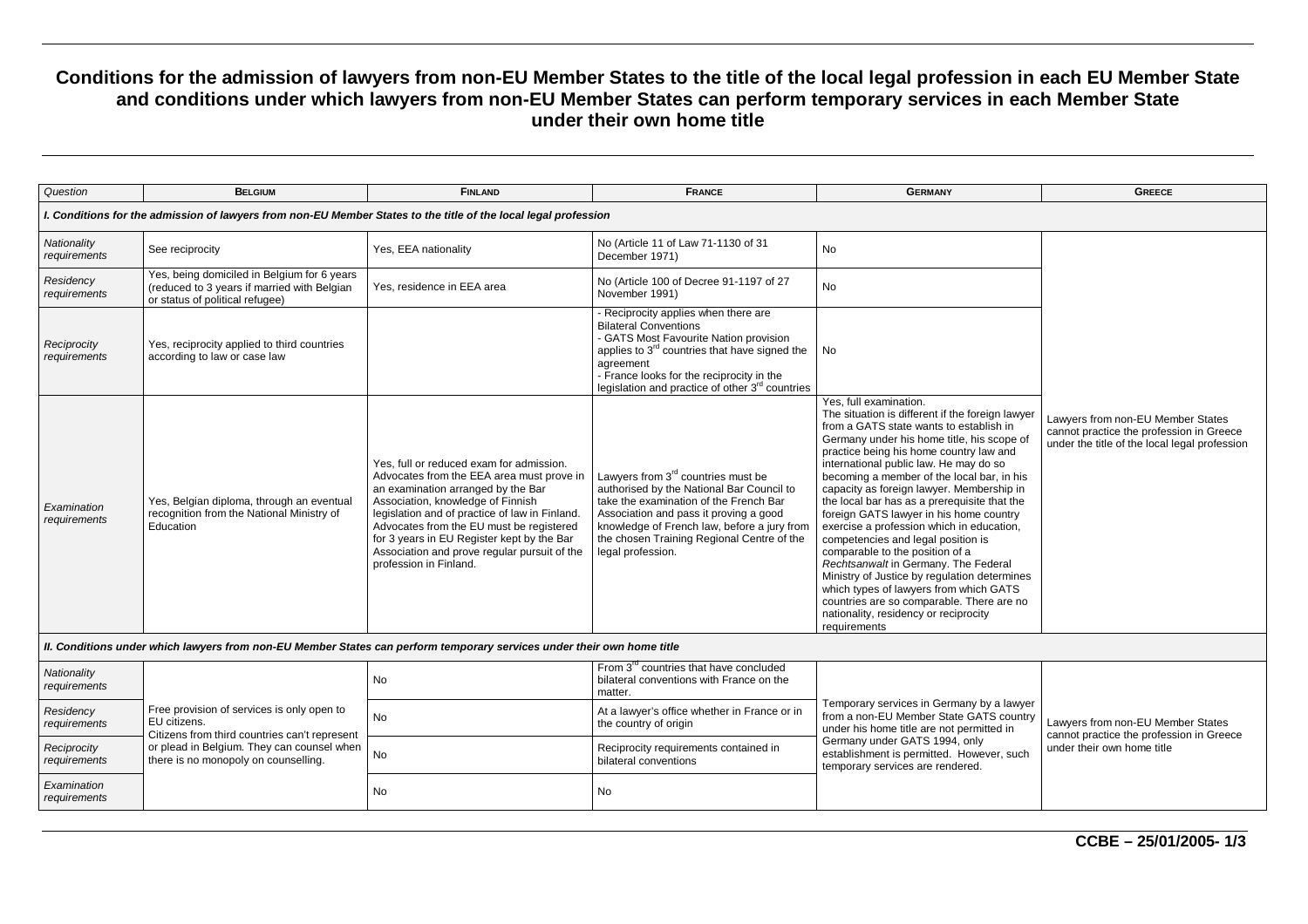| Question                                                                                                               | <b>ICELAND</b>                 | <b>ITALY</b>                                                                                                                                                                                                                                                                                                                                                    | <b>LUXEMBOURG</b>                                                                                                                                                                                                                                                                                                                                                                                                                                       | <b>SWEDEN</b>                                                                                                                                                                                                                                                                                                                                                                                                                                                               | <b>IRELAND - BARRISTERS</b>                                                                                                                |  |  |
|------------------------------------------------------------------------------------------------------------------------|--------------------------------|-----------------------------------------------------------------------------------------------------------------------------------------------------------------------------------------------------------------------------------------------------------------------------------------------------------------------------------------------------------------|---------------------------------------------------------------------------------------------------------------------------------------------------------------------------------------------------------------------------------------------------------------------------------------------------------------------------------------------------------------------------------------------------------------------------------------------------------|-----------------------------------------------------------------------------------------------------------------------------------------------------------------------------------------------------------------------------------------------------------------------------------------------------------------------------------------------------------------------------------------------------------------------------------------------------------------------------|--------------------------------------------------------------------------------------------------------------------------------------------|--|--|
| I. Conditions for the admission of lawyers from non-EU Member States to the title of the local legal profession        |                                |                                                                                                                                                                                                                                                                                                                                                                 |                                                                                                                                                                                                                                                                                                                                                                                                                                                         |                                                                                                                                                                                                                                                                                                                                                                                                                                                                             |                                                                                                                                            |  |  |
| Nationality<br>requirements                                                                                            | No                             | <b>No</b>                                                                                                                                                                                                                                                                                                                                                       | No                                                                                                                                                                                                                                                                                                                                                                                                                                                      | No (previous requirement abolished since 1<br><b>July 2002)</b>                                                                                                                                                                                                                                                                                                                                                                                                             | No                                                                                                                                         |  |  |
| Residency<br>requirements                                                                                              | Yes                            | Yes, the lawyer must obtain from local<br>police authority the residence permission<br>(Law DPR 31 August 1999 Nr. 394)                                                                                                                                                                                                                                         | If the lawyer intends to establish himself in<br>Luxembourg, he must open a cabinet<br>d'avocats in Luxembourg                                                                                                                                                                                                                                                                                                                                          | Residence within the EEA area or<br>Switzerland is required. The Board of the<br>Bar may grant an exemption.                                                                                                                                                                                                                                                                                                                                                                | No                                                                                                                                         |  |  |
| Reciprocity<br>requirements                                                                                            | <b>No</b>                      | No, Italy applies the WTO-GATS Most<br>Favourite Nation provision                                                                                                                                                                                                                                                                                               | <b>No</b>                                                                                                                                                                                                                                                                                                                                                                                                                                               | The Code of Judicial procedure makes it<br>possible for the Board of the Bar to grant<br>exemptions with regards to theoretical and<br>practical training for a person who is<br>qualified as a lawyer in another State and<br>wants to become a member of the Swedish<br>Bar. It is envisaged in the preparatory<br>material to the legislation that such<br>exemptions presupposes a reciprocal<br>agreement. No such agreement exist an the<br>rule has never been used. | <b>No</b>                                                                                                                                  |  |  |
| Examination<br>requirements                                                                                            | Yes, full Bar Exam is required | Yes, full exam before a special Commission<br>of the Italian National Bar Council.<br>Reduced exam for those who have passed<br>examinations in Italian universities or have<br>practice legal profession in Italy for a<br>significant period; for those who have an<br>Italian law degree, very reduced exam on<br>Italian deontology and professional rules. | The lawyer must make his national<br>diploma be recognised by the Ministry<br>(it will only be recognised if the law<br>studies pursued are similar to the law<br>in Luxembourg, in fact, only law<br>studies from France and Belgium are<br>recognised)<br>After recognition, 6 months of courses<br>on Luxembourg law obtaining a<br>diploma after passing an examination<br>2 years stage in a law firm and<br>$\sim$<br>examination of end of stage |                                                                                                                                                                                                                                                                                                                                                                                                                                                                             | Yes                                                                                                                                        |  |  |
| II. Conditions under which lawyers from non-EU Member States can perform temporary services under their own home title |                                |                                                                                                                                                                                                                                                                                                                                                                 |                                                                                                                                                                                                                                                                                                                                                                                                                                                         |                                                                                                                                                                                                                                                                                                                                                                                                                                                                             |                                                                                                                                            |  |  |
| Nationality<br>requirements                                                                                            | No                             | No (under condition that the service is<br>limited to out-of-Court counsel in their own<br>national law or International Public law)                                                                                                                                                                                                                            | Provision of temporary services by a lawyer<br>from a non-EU Member State is forbidden in<br>Luxembourg                                                                                                                                                                                                                                                                                                                                                 | No                                                                                                                                                                                                                                                                                                                                                                                                                                                                          |                                                                                                                                            |  |  |
| Residency<br>requirements                                                                                              | Yes                            |                                                                                                                                                                                                                                                                                                                                                                 |                                                                                                                                                                                                                                                                                                                                                                                                                                                         | No                                                                                                                                                                                                                                                                                                                                                                                                                                                                          | In conjunction with a lawyer from the<br>Member State but on a purely ad hoc and<br>very occasional basis, in accordance with<br>expertise |  |  |
| Reciprocity<br>requirements                                                                                            | No.                            |                                                                                                                                                                                                                                                                                                                                                                 |                                                                                                                                                                                                                                                                                                                                                                                                                                                         | No                                                                                                                                                                                                                                                                                                                                                                                                                                                                          |                                                                                                                                            |  |  |
| Examination<br>requirements                                                                                            | Yes, full Bar Exam is required |                                                                                                                                                                                                                                                                                                                                                                 |                                                                                                                                                                                                                                                                                                                                                                                                                                                         | No monopoly for lawyers exists in Sweden;<br>anyone may provide legal advice or appear<br>as counsel in Court.                                                                                                                                                                                                                                                                                                                                                              |                                                                                                                                            |  |  |